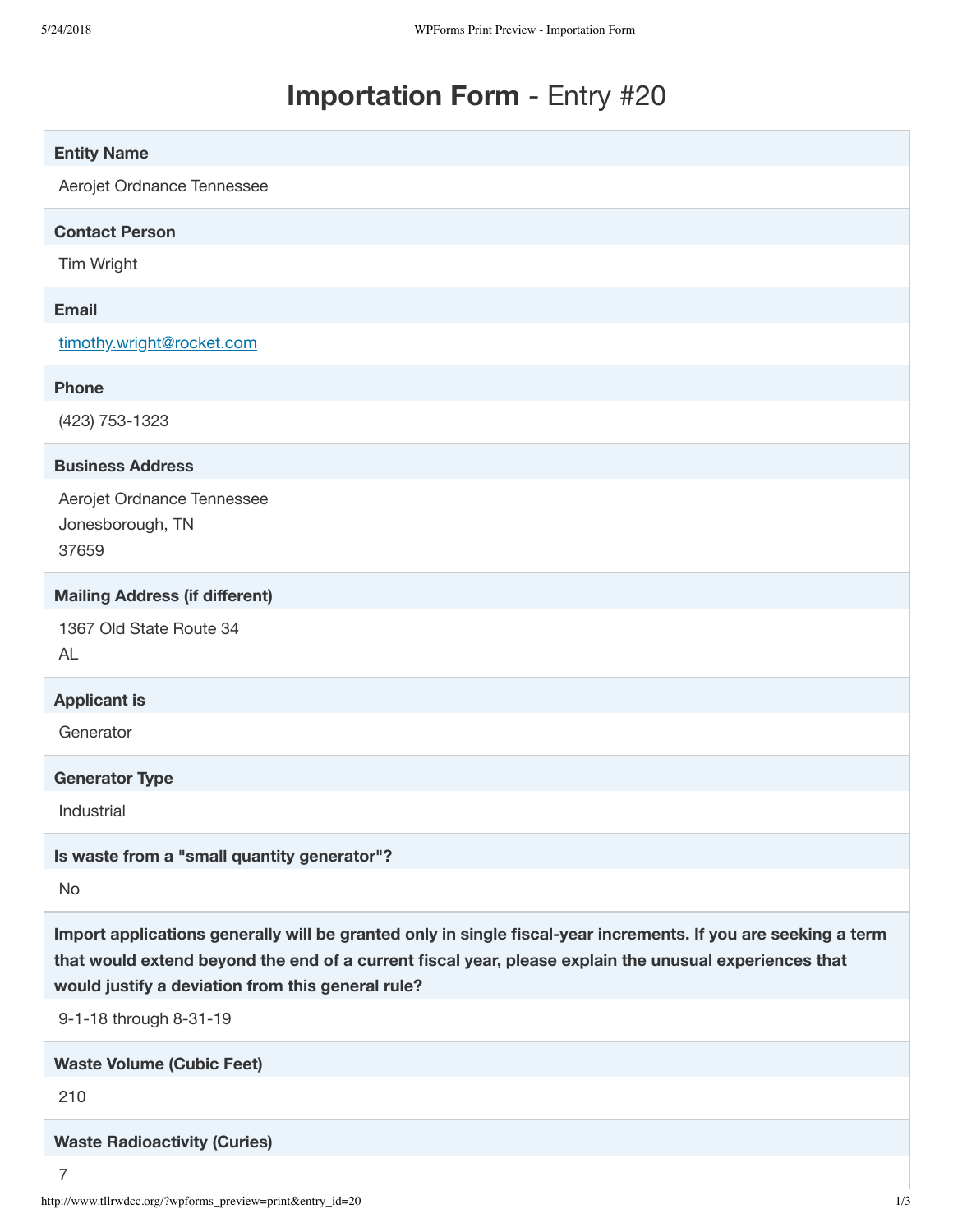| <b>Waste Classification</b> |
|-----------------------------|
| Class A                     |

### **Waste Form**

Unstable

**Does the proposed waste consist solely of sealed sources?**

No

**Compact and/or unaffiliated state, territory, possession, or district of the United States where the waste was generated (please list)**

Tennessee

### **Waste Description**

Depleted uranium oxides/metal from commercial shielding production - foundry and machining operations

**Does Applicant have any unresolved violation(s), complaint(s), unpaid fee(s), or past due report(s) with the Texas Low-Level Radioactive Waste Disposal Compact Committee?**

No.

**Does Applicant have any unresolved violation(s), complaint(s), unpaid fee(s), or past due reports associated with radioactive waste receipt, storage, handling, management, processing, or transportation pending with any other regulatory agency with jurisdiction to regulate radioactive material including, without limitation, the Texas Commission on Environmental Quality (TCEQ)?**

No.

## **Applicant hereby certifies\* the following:**

The information provided herein is complete, accurate, and correct.

The waste proposed for importation is not waste of international origin.

The low-level radioactive waste for which this Import Application is submitted will be packaged and shipped in accordance with applicable state and federal regulations and is acceptable for disposal at the Compact Facility. The person submitting this Import Application is authorized by the Applicant to commit Applicant to each and every obligation and condition set forth herein and in the Agreement for Importation of Non-Party Compact Waste. A copy of a written document containing such authorization must be attached to this Import Application. Applicant has delivered to the specified disposal facility and TCEQ a copy of this Application for Importation of Compact Waste (along with any supplement or amendment thereto).

| <b>Name</b>                     |  |
|---------------------------------|--|
| Tim Wright                      |  |
| <b>Title</b>                    |  |
| <b>Radiation Safety Officer</b> |  |